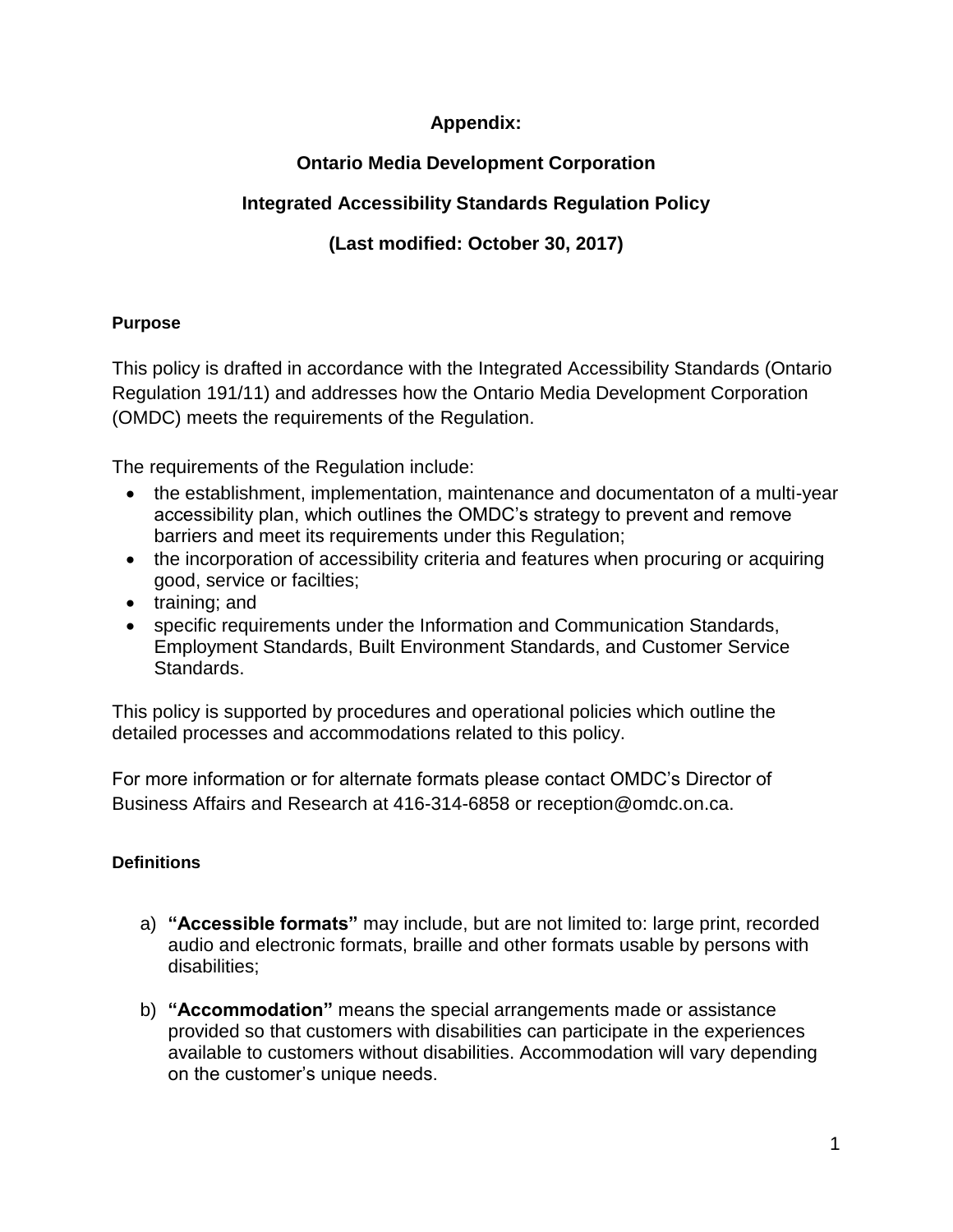- c) **"Communication supports"** may include, but are not limited to: captioning, alternative and augmentative communication supports, plain language, sign language and other supports that facilitate effective communications.
- d) **"Communications"** means the interaction between two or more persons or entities, or any combination of them, where information is provided, sent or received;
- e) **"Conversion ready"** means an electronic or digital format that facilitates conversion into an accessible format;
- f) **"Disability"** is:
	- i) Any degree of physical disability, infirmity, malformation or disfigurement that is caused by bodily injury, birth defect or illness and, without limiting the generality of the foregoing, includes diabetes mellitus, epilepsy, a brain injury, any degree of paralysis, amputation, lack of physical coordination, blindness or visual impediment, deafness or hearing impediment, muteness or speech impediment, or physical reliance on a guide dog or other animal or on a wheelchair or other remedial appliance or device;
	- ii) A condition of mental impairment or a developmental disability;
	- iii) A learning disability or a dysfunction in one or more of the processes involved in understanding or using symbols or spoken language;
	- iv) A mental disorder;
	- v) An injury or disability for which benefits were claimed or received under the insurance plan established under the Workplace Safety and Insurance Act, 1997.
- g) **"Guide dog"** means a guide dog as defined in section 1 of the *Blind Persons' Rights Act*; ("chien-guide")
- h) **"Information"** includes data, facts and knowledge that exists in any format, including text, audio, digital or images, and that conveys meaning.
- i) **"Service animal"** means an animal described in subsection (4); ("animal d'assistance")
- j) **"Support person"** means, in relation to a person with a disability, another person who accompanies him or her in order to help with communication, mobility, personal care or medical needs or with access to goods, services or facilities. ("personne de soutien"). O. Reg. 165/16, s. 16.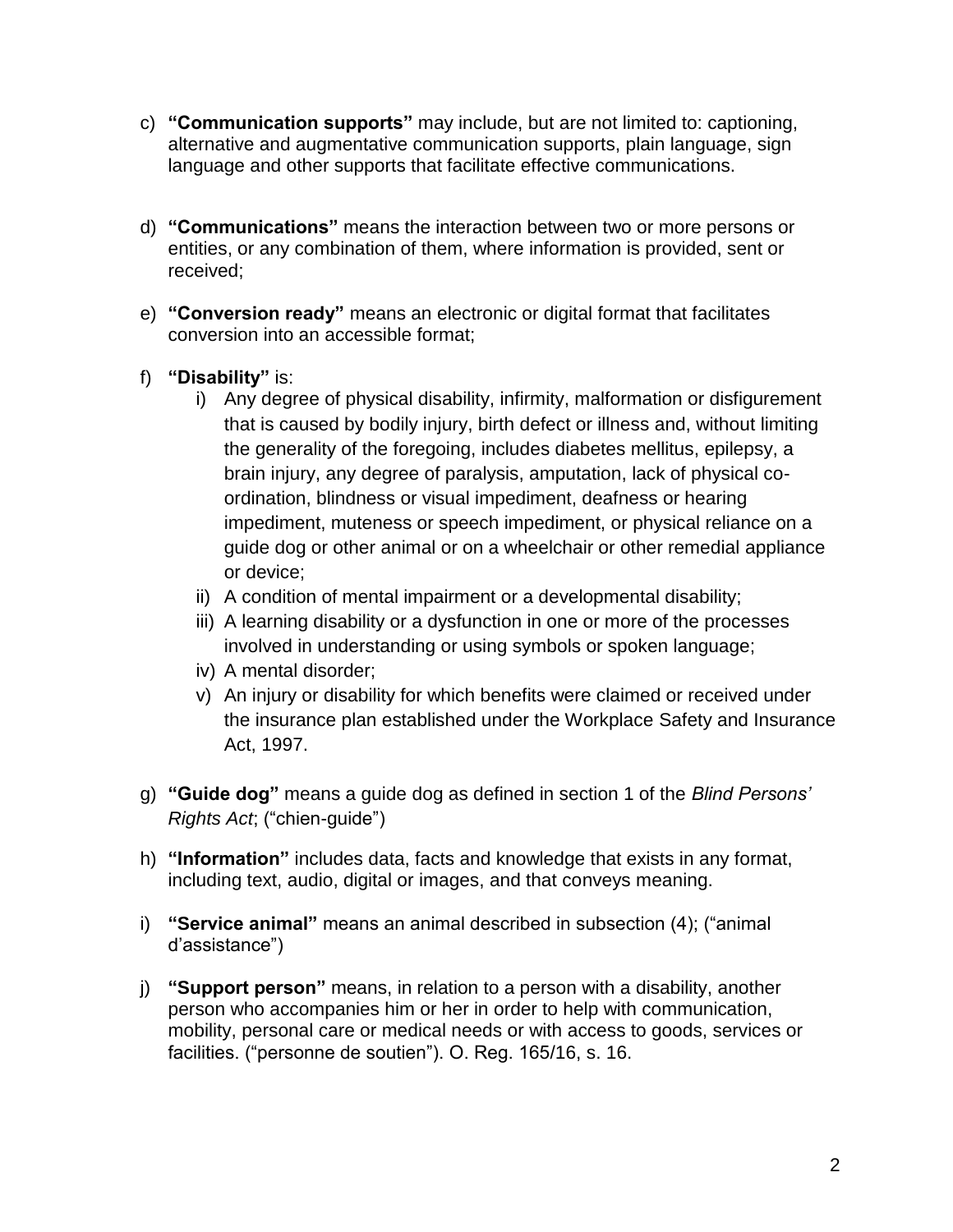k) **"Volunteer"** may include a person who voluntarily undertakes a task on behalf of OMDC**.** 

## **Statement of Organizational Commitment**

OMDC is committed to the principles outlined in the *Accessibility for Ontarians with Disabilities Act, 2005* and to meeting the needs of people with disabilities, in a timely manner, through the implementation of the requirements of the Act.

## **Accessibility Goals**

As we fulfill our mandate to promote, enhance and leverage investment, jobs and original content creation across Ontario's cultural media cluster, we are committed to the following accessibility goals:

- Our programs and services must be provided in a manner that respects the dignity and independence of persons with disabilities;
- Persons with disabilities must be given the same opportunities provided to other members of the public to access our programs and services;
- OMDC will create and provide our own information and communications in ways that are accessible for people with disabilities;
- We will strive to be a leader in supporting Ontario's cultural media cluster to integrate accessibility into their creations;
- As an employer, OMDC will integrate accessibility into all our regular workplace processes and will provide for accessibility across all stages of the employment life cycle.

## **Mandatory Requirements**

## **General**

## *(1) Accessibility Plan*

- i) OMDC Multi-Year Accessibility Plan ("the plan") outlines the strategy to prevent and remove barriers for five years between 2018 and 2022, and to meet its requirements under the regulation;
- ii) The plan is posted on the website, [www.omdc.on.ca](http://www.omdc.on.ca/) and will be provided in alternate formats upon request;
- iii) The Plan will be reviewed and updated annually (as required) and a new Plan created at least every five years or whenever the current Plan expires;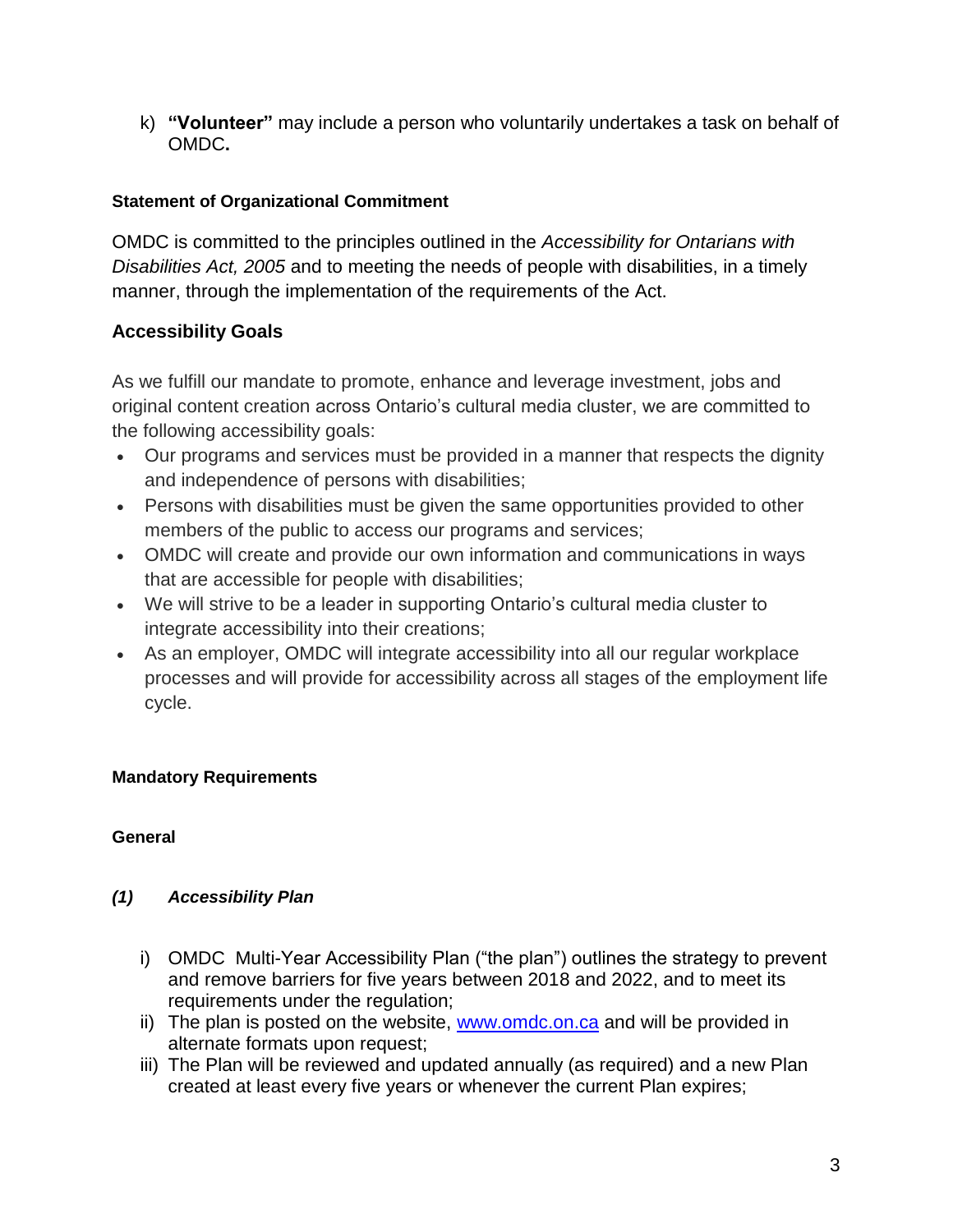- iv) The plan has been created in consultation with OMDC staff and with public input;
- v) An annual status report on the progress of measures taken to implement the strategy will be posted on the website and in alternate formats upon request.

#### *(2) Procuring or acquiring goods, services or facilities*

- i) Accessibility criteria and features are incorporated when procuring or acquiring goods, services or facilities, except where it is not practicable to do so;
- ii) Where it is not practicable to incorporate accessibility criteria and features when procuring or acquiring goods, services or facilities, OMDC will provide, upon request, an explanation.

#### *(3) Training*

- i) OMDC ensures that training is provided on the requirements of accessibility standards referred to within the Integrated Accessibility Standards (Ontario Regulation 191/11) and on the *Human Rights Code* as it pertains to persons with disabilities for all employees. The training provided is appropriate to the duties of employees.
- ii) Where there are changes to the Integrated Standards Accessibility Policy, training will be provided with regard to those changes
- iii) OMDC will maintain a record of the dates of when training is provided and the number of individuals to whom it was provided.
- iv) OMDC also ensures that all volunteers and all persons who provide goods, services or facilities, or who interact with the public on behalf of OMDC, understand accessibility requirements and their obligations.

#### **Information and Communication Standards**

#### *(4) Feedback*

- i) OMDC's Customer Feedback process is accessible to persons with disabilities and provides or arranges for the provision of accessible formats and communication supports upon request.
- ii) The public is notified regarding the availability of accessible formats and communication supports.

#### *(5) Accessible Formats and Communication Supports*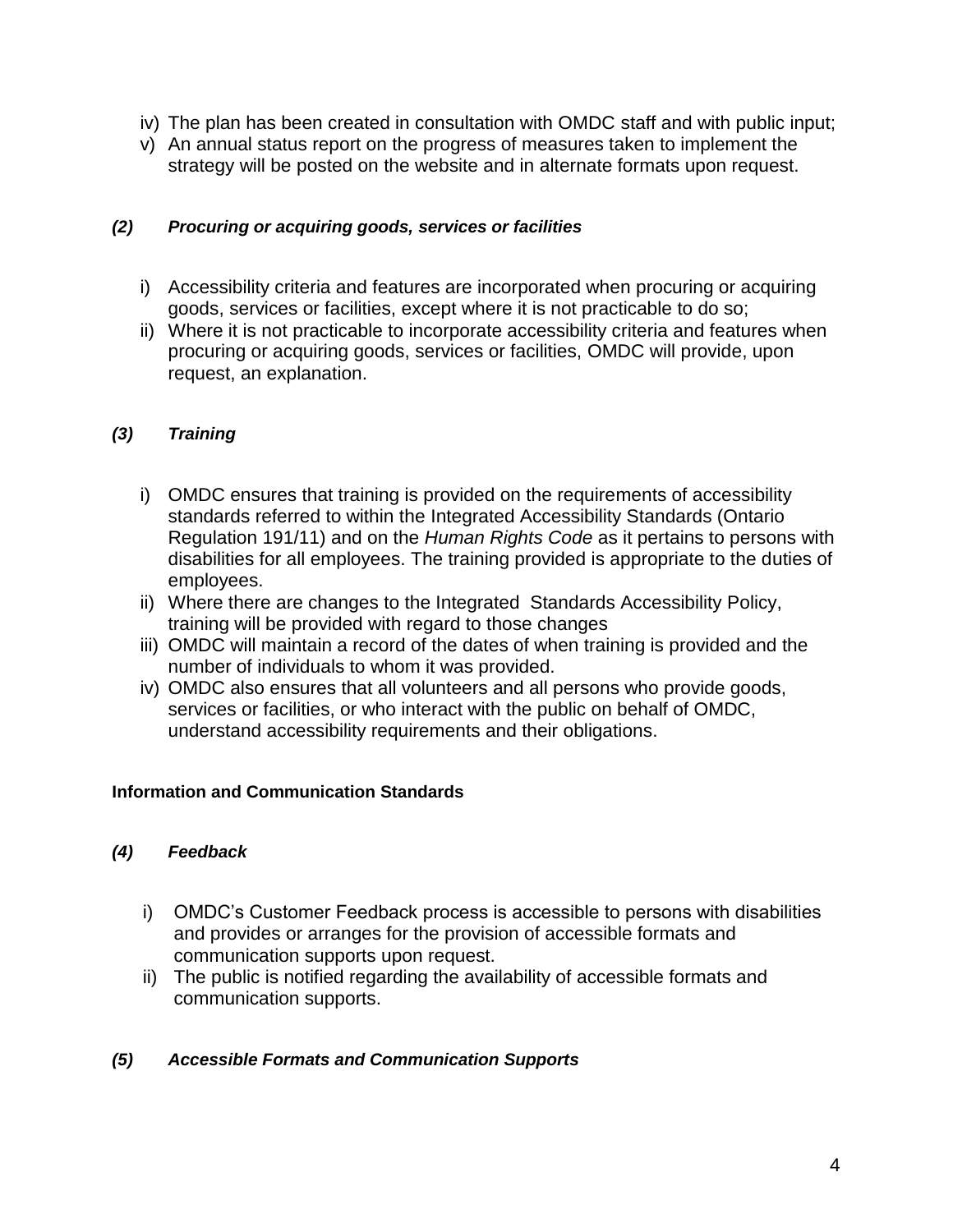- i) OMDC will, upon request, provide or arrange for the provision of accessible formats and communication supports for persons with disabilities,
	- a) In a timely manner that takes into account the person's accessibility needs due to disability, and;
	- b) At a cost that is no more than the regular cost charged to other persons.
- ii) OMDC will consult with the person making the request in determining the suitability of an alternative format or communication support.
- iii) OMDC notifies the public about the availability of accessible formats and communication supports.

### *(6) Accessible websites and web content*

- a) As of January 1, 2014, all new public OMDC websites and web content on those sites will conform with WCAG 2.0 Level A.
- b) As of January 1, 2021 all public OMDC websites and all web content on those sites will conform with WCAG 2.0 Level AA, other than: success criteria 1.2.4 Captions (Live) and success criteria 1.2.5 Audio Descriptions (Pre-recorded).

#### **Employment Standards**

## *(7) Recruitment*

- i) OMDC notifies its employees and the public about the availability of accommodation for applicants with disabilities in its recruitment processes;
- ii) During a recruitment process, applicants who are individually selected to participate in an assessment or selection process, are notified that accommodations are available upon request in relation to the materials or processes used;
- iii) If a selected applicant requests an accommodation, OMDC consults with the applicant, having regard for the applicant's accessibility needs, on the provision of a suitable accommodation;
- iv) When making an offer of employment, OMDC will notify the successful applicant of its policies for accommodating employees with disabilities.

#### *(8) Informing employees of supports*

i) OMDC informs its employees of its policies used to support its employees with disabilities, including, but not limited to, policies on job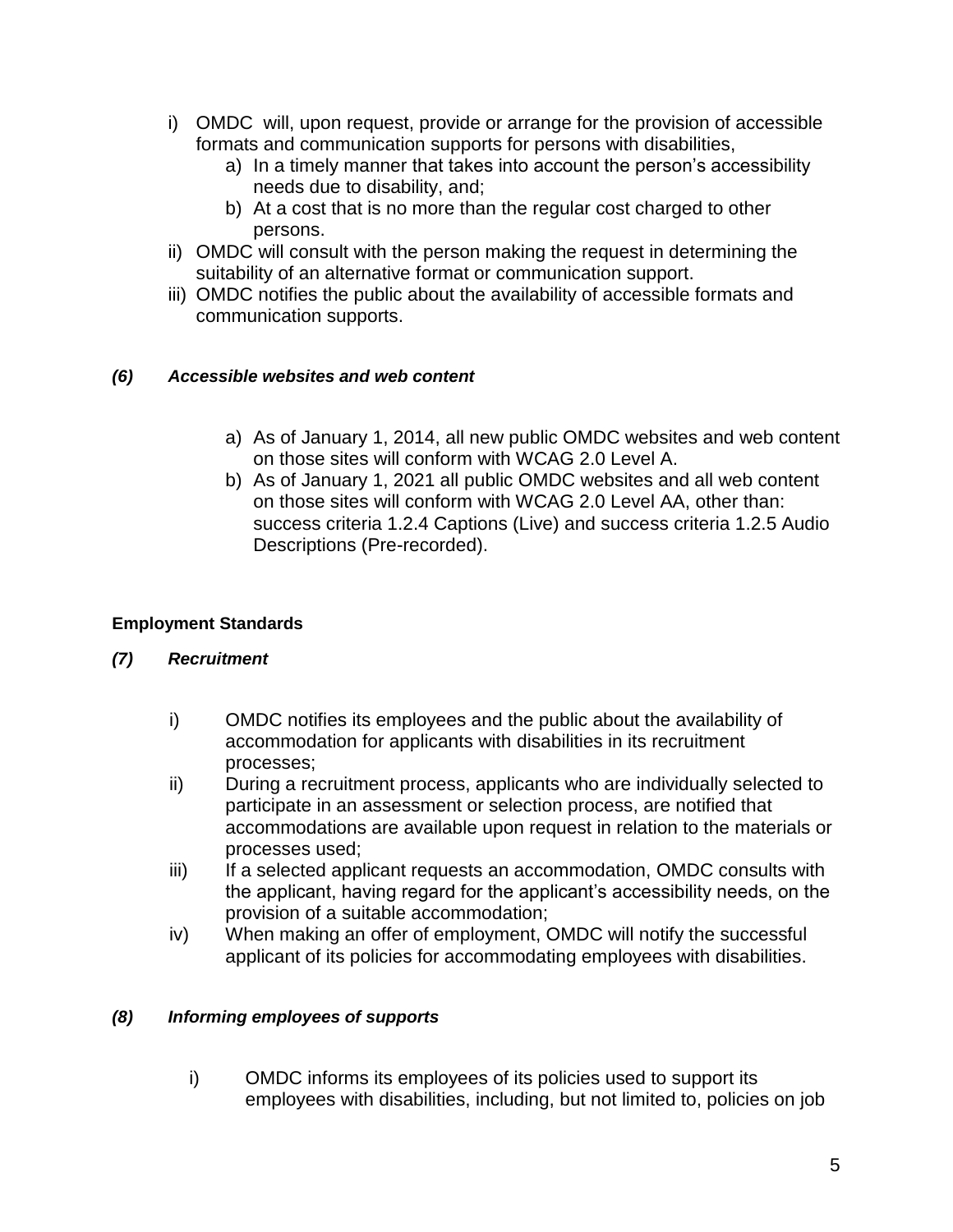accommodation that take into account the employee's accessibility needs due to a disability;

- ii) New employees will be informed as soon as practicable after they begin their employment; and
- iii) Where there are changes to existing policies on the provision of job accommodation, all employees will be provided with updated information.

## *(9) Accessible formats and communication supports for employees*

- i) Where an employee requests it, OMDC will consult with the employee to provide or arrange for the provision of accessible formats and communication supports for:
	- a) information that is needed in order for the employee to perform the employee's job; and
	- b) information that is generally available to employees in the workplace.
- ii) OMDC will consult with the employee making the request in determining the suitability of an accessible format or communication support.

#### *(10) Workplace emergency response information*

- i) OMDC provides individual workplace emergency response information to employees who have a disability:
	- a) where the disability is such that individual information is necessary, and
	- b) where OMDC is aware of the need for accommodation due to the employee's disability.
- ii) If an employee with individualized workplace emergency response information requires assistance and provides consent, OMDC will provide the individualized information to the person designated by OMDC to provide assistance to the employee.
- iii) Individualized information is provided as soon as practicable after OMDC becomes aware of the need for accommodation due to an employee's disability.
- iv) OMDC will review the individualized workplace emergency response information:
	- a) When the employee moves to a different location
	- b) When the employee's overall accommodation needs or plan are reviewed
	- c) When OMDC reviews its general emergency response policies.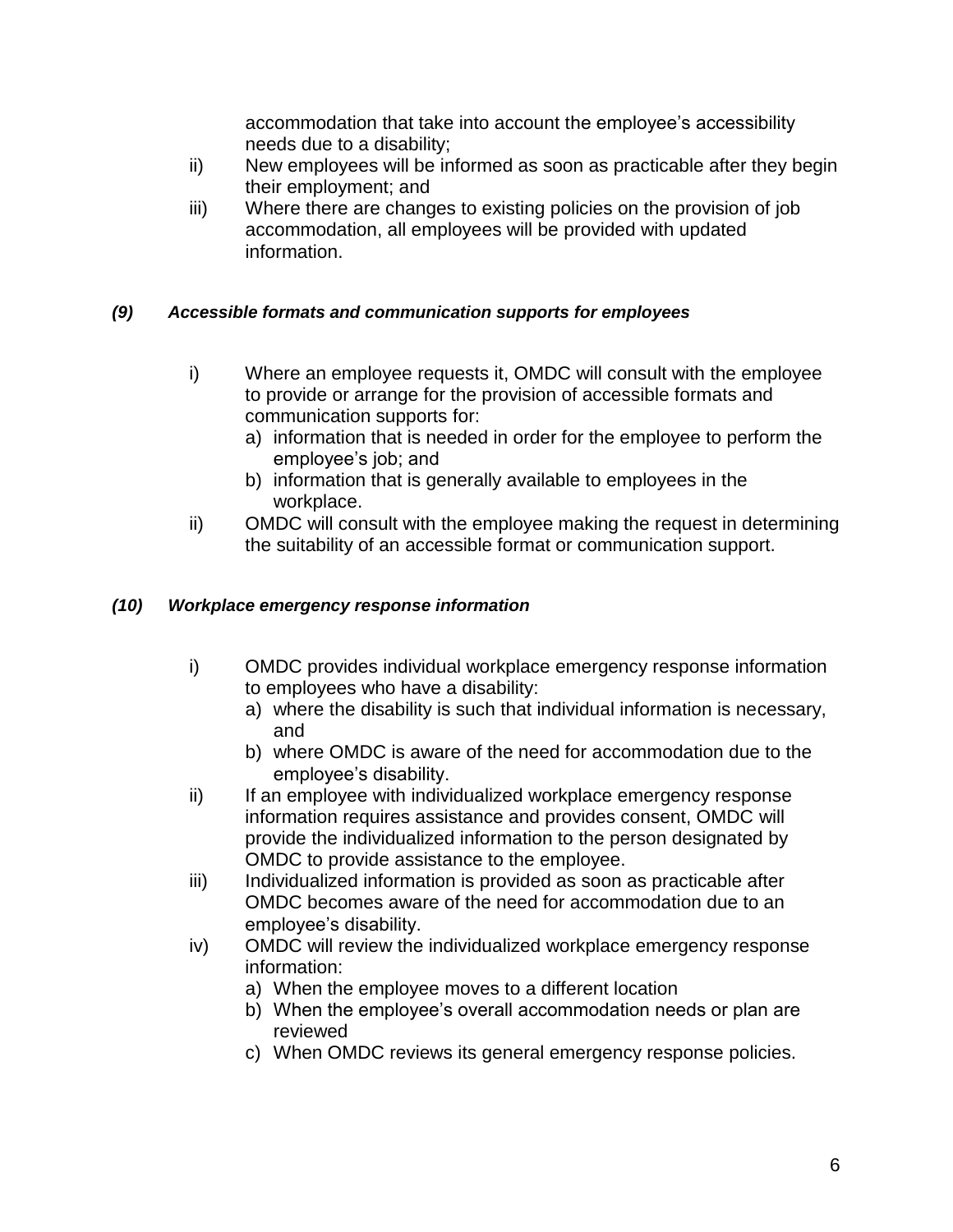#### *(11) Documented individual accommodation plans*

i) OMDC has a written process for the development of Individual Accommodation Plans for employees with disabilities.

#### *(12) Return to work*

ii) OMDC adheres to the documented policy of the Ontario Public Service in its return to work process for its employees who have been absent from work due to a disability and require disability-related accommodations in order to return to work.

#### *(13) Performance Management*

i) Where OMDC uses performance management in respect of its employees, the accessibility needs of employees with disabilities, and individual accommodation plans are taken into account.

#### *(14) Career Development and Advancement*

i) Where OMDC uses career development and advancement in respect of its employees, the accessibility needs of employees with disabilities, and individual accommodation plans are taken into account.

#### *(15) Redeployment*

i) Where OMDC uses redeployment in respect of its employees, the accessibility needs of employees with disabilities, and individual accommodation plans are taken into account in redeployment.

#### **Design of Public Spaces Standards**

- *(16) Service Counters*
	- i) When constructing new service counters, which includes replacing existing service counters, there will be at least one service counter that accommodates a mobility aid in terms of countertop height, knee clearance and clear floor space in front of the counter.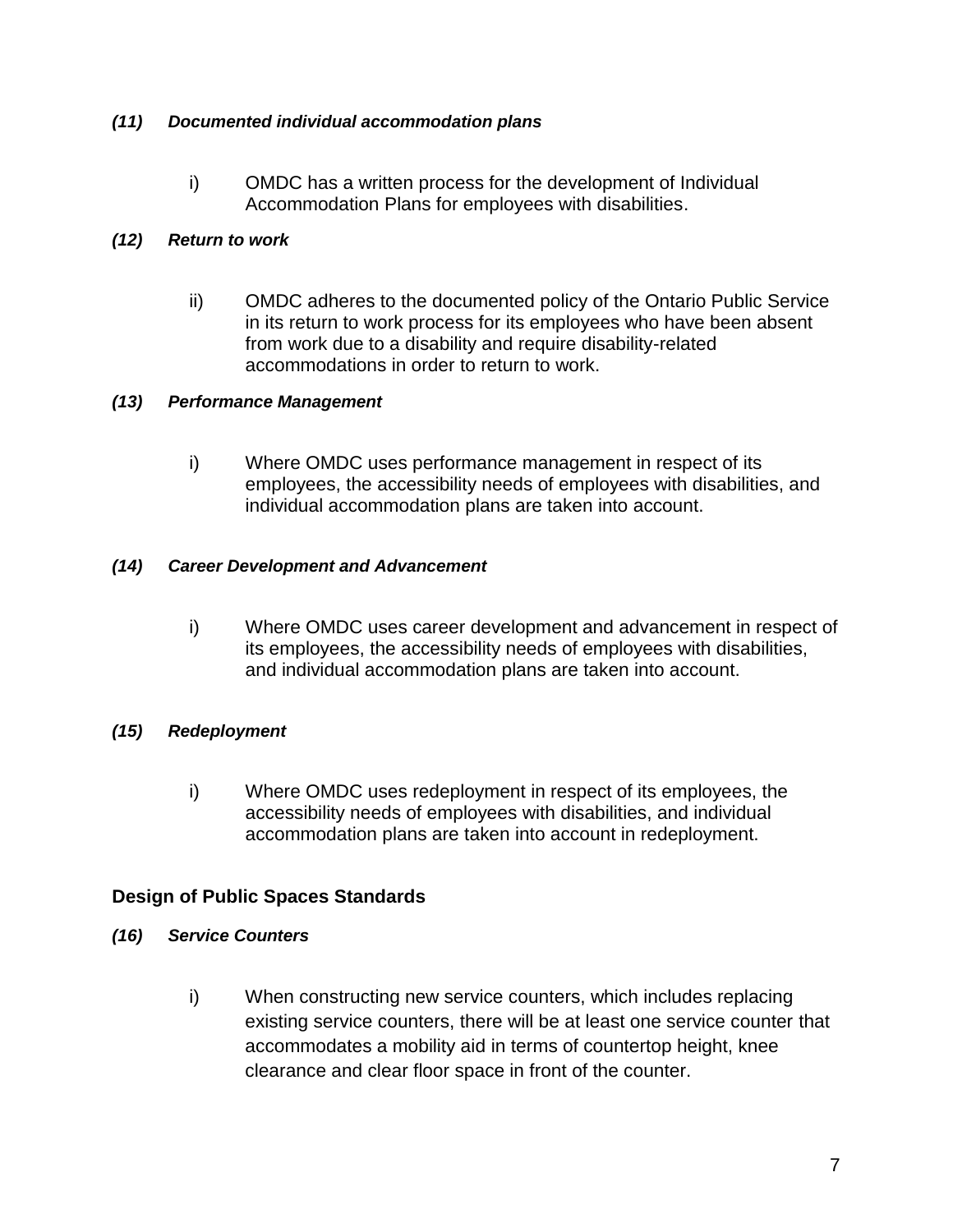## *(17) Maintenance*

l) OMDC has procedures for preventative and emergency maintenance of the accessible elements in public spaces and procedures for dealing with temporary disruptions when accessible elements are not in working order.

## **Customer Service Standards**

#### *(18) Communication*

- i) We will communicate with persons with disabilities in ways that take into account their disability.
- ii) We will communicate with members of the public in person, in writing, by electronic mail, telephone, and through relay services.
- iii) We will train staff who communicate with the public on how to interact and communicate with persons with various types of disabilities.

#### *(19) Assistive devices*

i) We are committed to serving persons with disabilities who use assistive devices to access our programs, services and our premises.

#### *(20) Use of service animals*

i) Persons with disabilities may bring their service animal on the parts of our premises that are open to the public or other third parties. OMDC will ensure that all staff, volunteers and third parties dealing with the public are trained in how to interact with persons with disabilities who are accompanied by a service animal.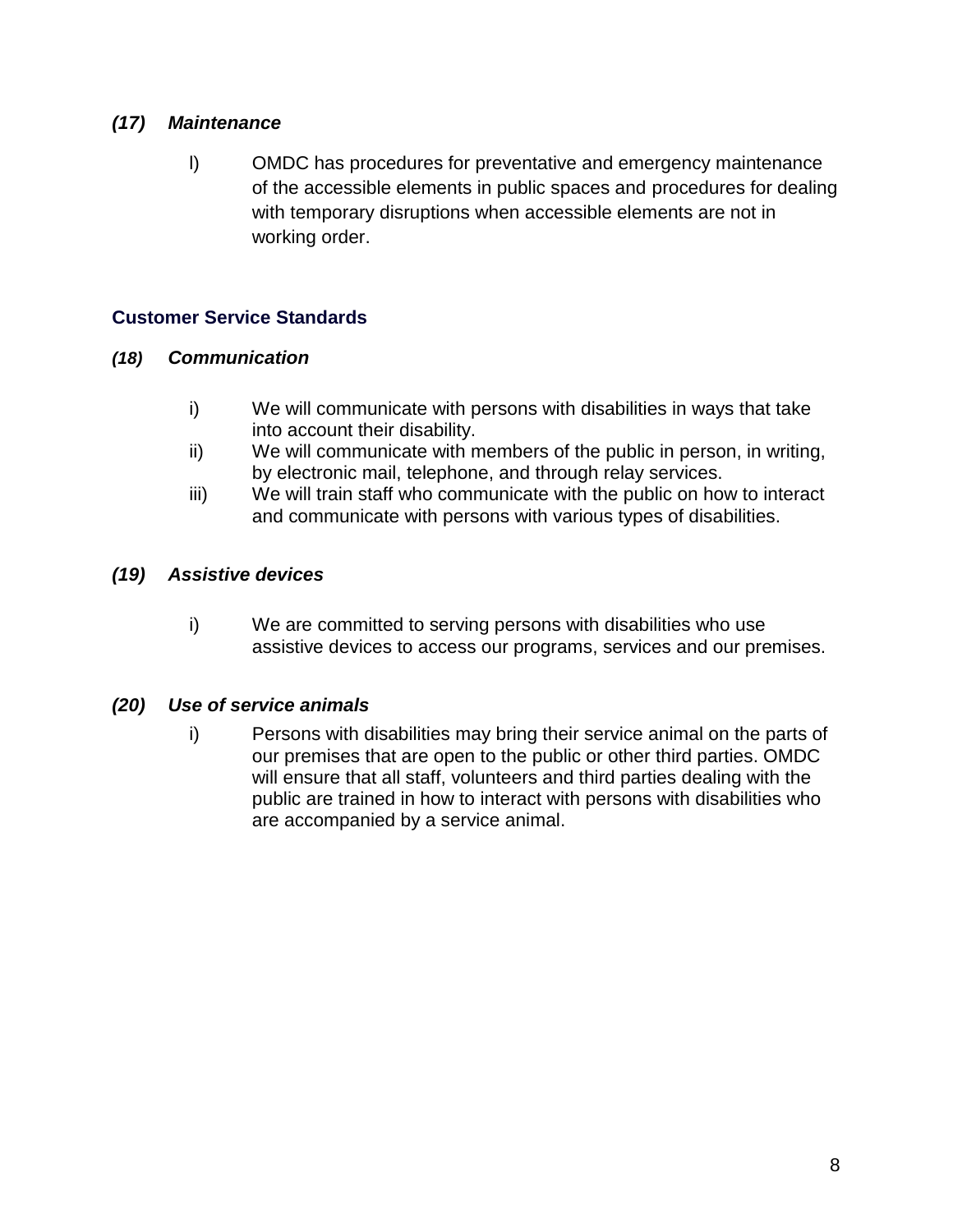## *(21) Use of support persons*

- i) Any person with a disability who is accompanied by a support person will be allowed to enter our premises open to the public or other third parties with his or her support person. At no time will a person with a disability who is accompanied by a support person be prevented from having access to his or her support person while on our premises.
- **ii)** Support persons for people with disabilities will be welcomed at OMDC events at no additional charge.

## *(22) Notice of temporary disruptions*

- i) We will provide the public with notice in the event of a planned or unexpected disruption in the facilities or services used by persons with disabilities. This notice will include information about the reason for the disruption, how long the disruption is expected to last, and a description of alternative facilities or services, if available.
- ii) The notice will be placed at all public entrances and service counters on our premises. Depending on the nature of the disruption, notice will also be provided on outgoing telephone and on the OMDC website.

## *(23) Training for staff*

- i) We will provide training on customer service to all employees who provide services, and who are involved in the development and approvals of customer service policies, practices and procedures. New staff and staff who commence new duties that involve interaction with the public or other third parties will undertake training as part of their orientation.
- ii) OMDC will provide staff with training that includes:
	- i. A review of the purposes of the *Accessibility for Ontarians with Disabilities Act, 2005* and the requirements of the Integrated Accessibility Standard;
	- ii. How to interact and communicate with persons with various types of disabilities;
	- iii. How to interact with persons with disabilities who use an assistive device or require the assistance of a service animal or a support person;
	- iv. How to use the equipment or devices available on the provider's premises, or otherwise, that may assist with the provision of goods or services to persons with disabilities;